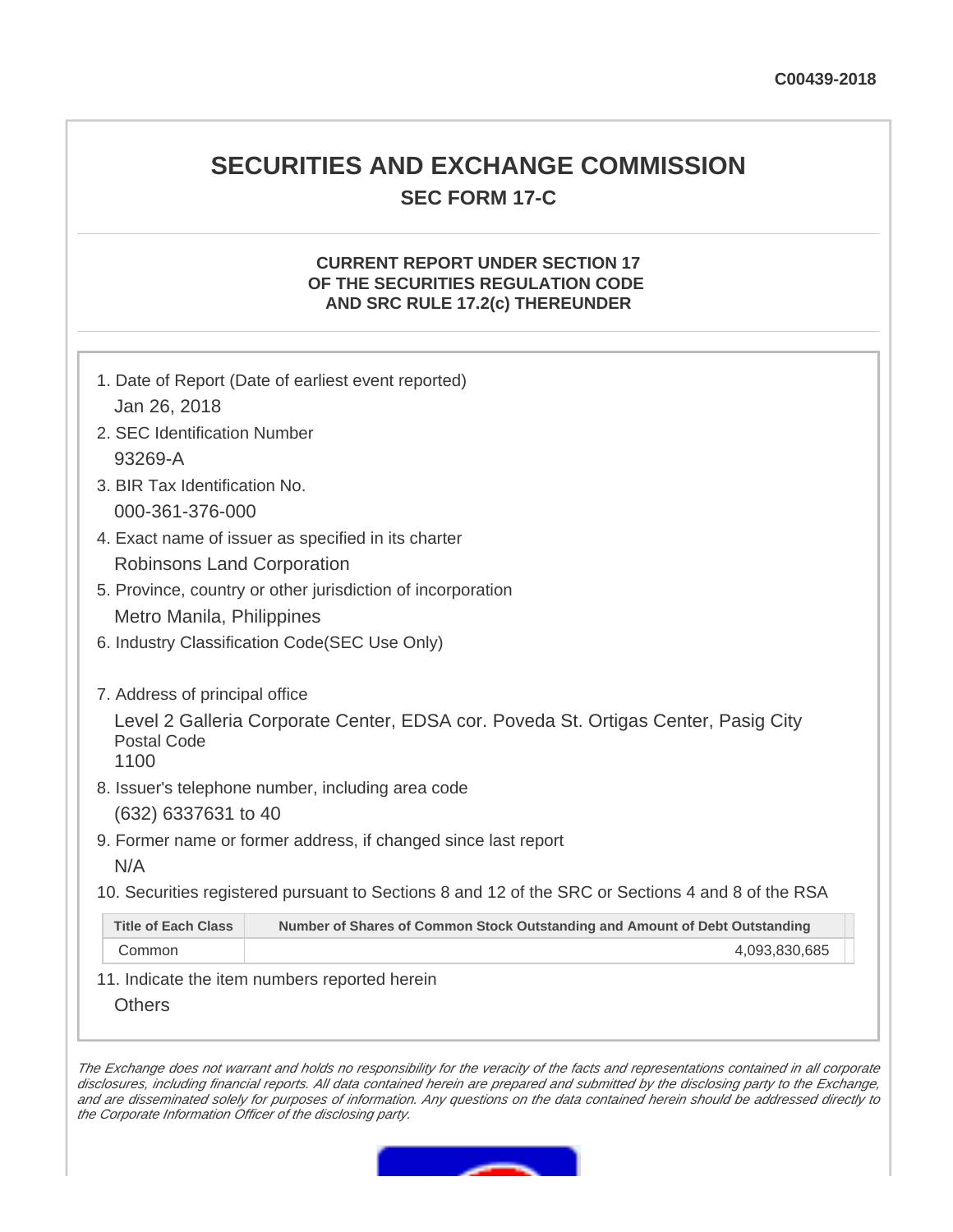

**PSE Disclosure Form 4-31 - Press Release References: SRC Rule 17 (SEC Form 17-C) Section 4.4 of the Revised Disclosure Rules**

**Subject of the Disclosure**

Press Release

**Background/Description of the Disclosure**

Please see attached a press release entitled "RLC sets Final Terms for Stock Rights Offer of 1.1 Billion Common Shares".

**Other Relevant Information**

N/A

**Filed on behalf by:**

**Name** Rosalinda Rivera **Designation** Corporate Secretary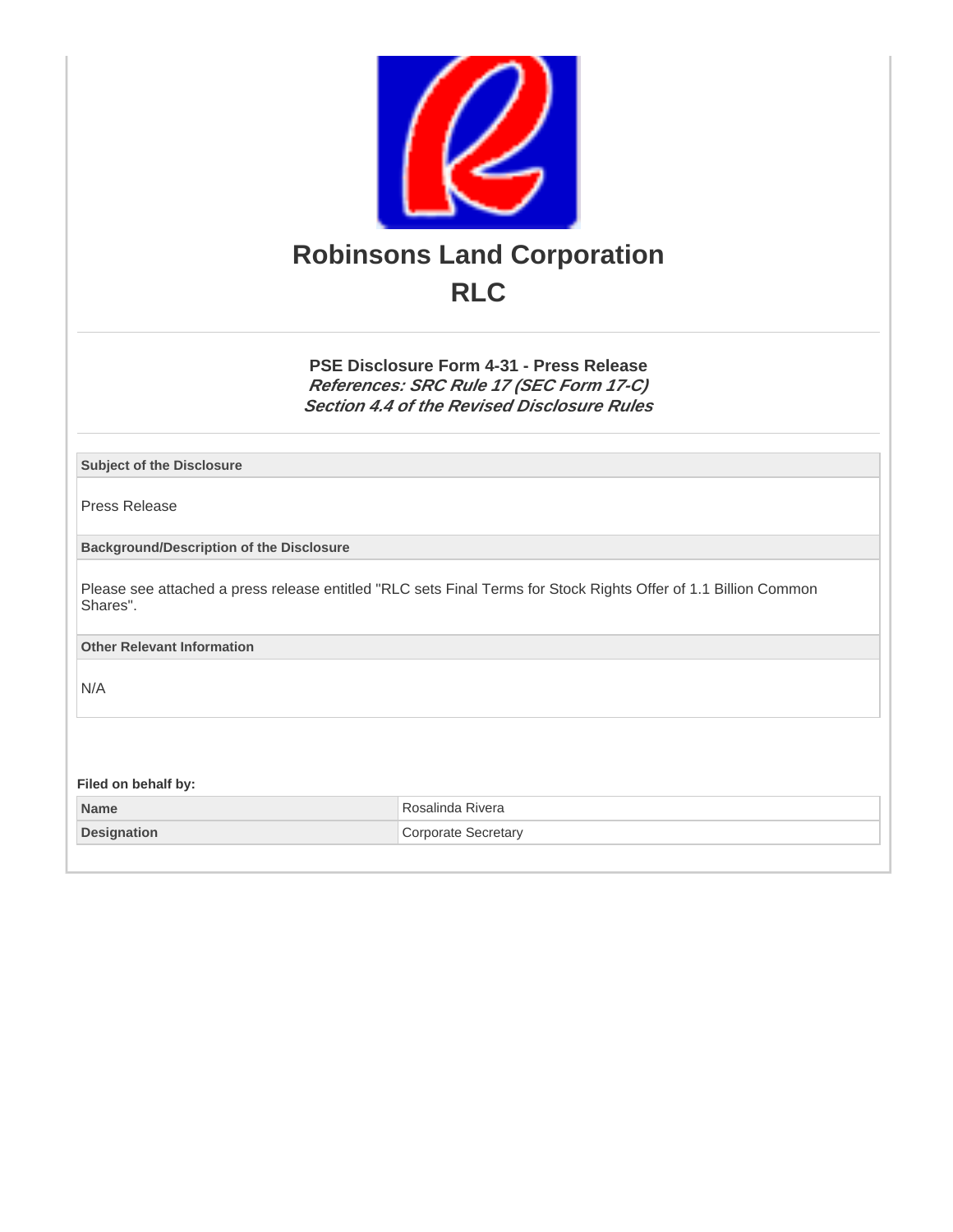

43/F ROBINSONS EQUITABLE, ADB AVENUE CORNER POVEDA ROAD, ORTIGAS CENTER 1605 PASIG CITY, PHILIPPINES TELEPHONE NOS.: 395 2500 / 633 7631

 $\bar{\alpha}$ 

**Via EDGE** 

**25 January 2018** 

### PHILIPPINE STOCK EXCHANGE, INC.

3/F Tower One and Exchange Plaza Ayala Triangle, Ayala Avenue Makati City

> Attention: Mr. Jose Valeriano B. Zuño III OIC, Head of Disclosure Department

### PHILIPPINE DEALING & EXCHANGE CORP.

37/F, Tower 1, The Enterprise Center 6766 Ayala Ave., cor. Paseo de Roxas, Makati City

> Attention: Vina Vanessa S. Salonga Head, Issuer Compliance and Disclosure Department (ICDD)

#### Re: Press Release - RLC sets Final Terms for Stock Rights Offer of 1.1 Billion Common Shares

Ladies and Gentlemen:

Please be informed that Robinsons Land Corporation (RLC) is releasing to the press the attached statement regarding RLC's stock rights offer.

Thank you.

Respectfully,

**FRÉDERICK D. GO.** President and Chief Operating Officer

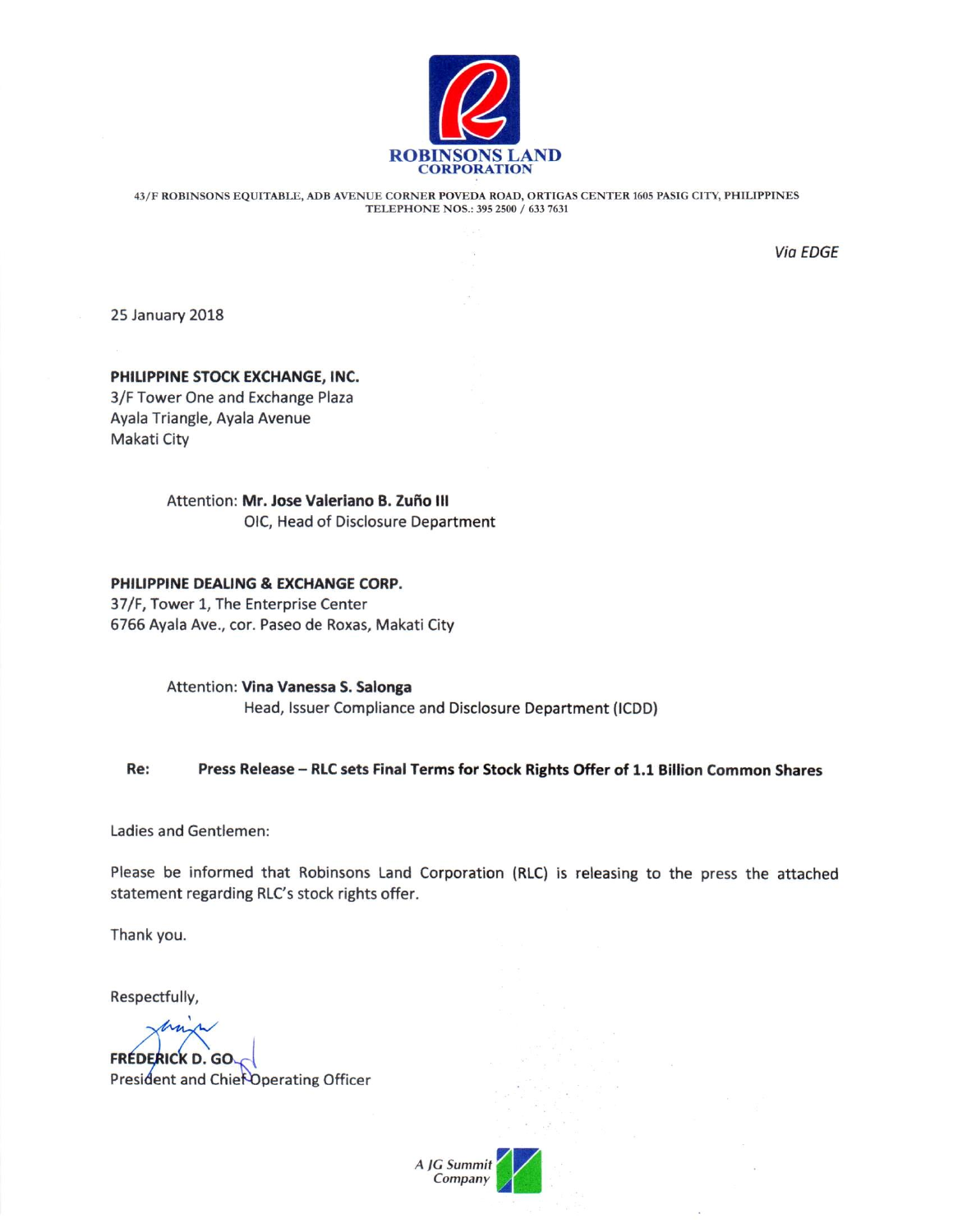

43/F ROBINSONS EQUITABLE, ADB AVENUE CORNER POVEDA ROAD, ORTIGAS CENTER 1605 PASIG CITY, PHILIPPINES TELEPHONE NOS.: 395 2500 / 633 7631

**25 January 2018** 

 $\kappa$  $\sim 100$ 

## RLC sets Final Terms for Stock Rights Offer of 1.1 Billion Common Shares

Robinsons Land Corporation ("RLC or the "Company") announced that it has fixed the final terms for its stock rights offering of 1.1 Billion common shares (the "Rights Shares") to stockholders as of record date 31 January 2018. Each Eligible Shareholder is entitled to subscribe to one (1) common share for every 3.7217 common shares held as of record date at an offer price of PHP18.20 per Rights Share. The offer price is based on the 45-day volume-weighted average price of RLC common shares listed at the PSE at a discount of 16.0%.

The stock rights offer will commence at 9:00 a.m., Manila time, on 02 February 2018 and end at 12:00 noon, Manila time, on 08 February 2018.

The Company intends to use majority of the proceeds from the Offer to finance the acquisition of land located in various parts of the country for all of the Company's business segments.

JG Summit Holdings, Inc. ("JGS"), RLC's controlling shareholder, has expressed its full support for the Company's proposed Offer. JGS commits to purchase not just its entitlement of the Rights Shares, but also any unsubscribed Rights Shares after the mandatory second round of the SRO. Thus, if any shareholder fails to subscribe to all the Rights Shares, JGS, through the Underwriter, will take up any remaining unsubscribed Rights Shares after the mandatory second round of the Offer. Should JGS fail to subscribe to all the remaining Rights Shares, BPI Capital Corporation will take up any remaining unsubscribed Rights Shares pursuant to its role as Underwriter.

RLC has appointed BPI Capital Corporation as Sole Issue Manager, Bookrunner and Underwriter.

For more information, please visit www.robinsonsland.com/stock-rights-offer/. Any question related to the Offer may be directed to the following:

> Georgia V. Guiang **Associate Director BPI Capital Corporation** Tel. No. 845-5696 gyguiang@bpi.com.ph

April Ria M. Ng Uy **Associate Director BPI Capital Corporation** Tel. No. 845-5352 armnguy@bpi.com.ph